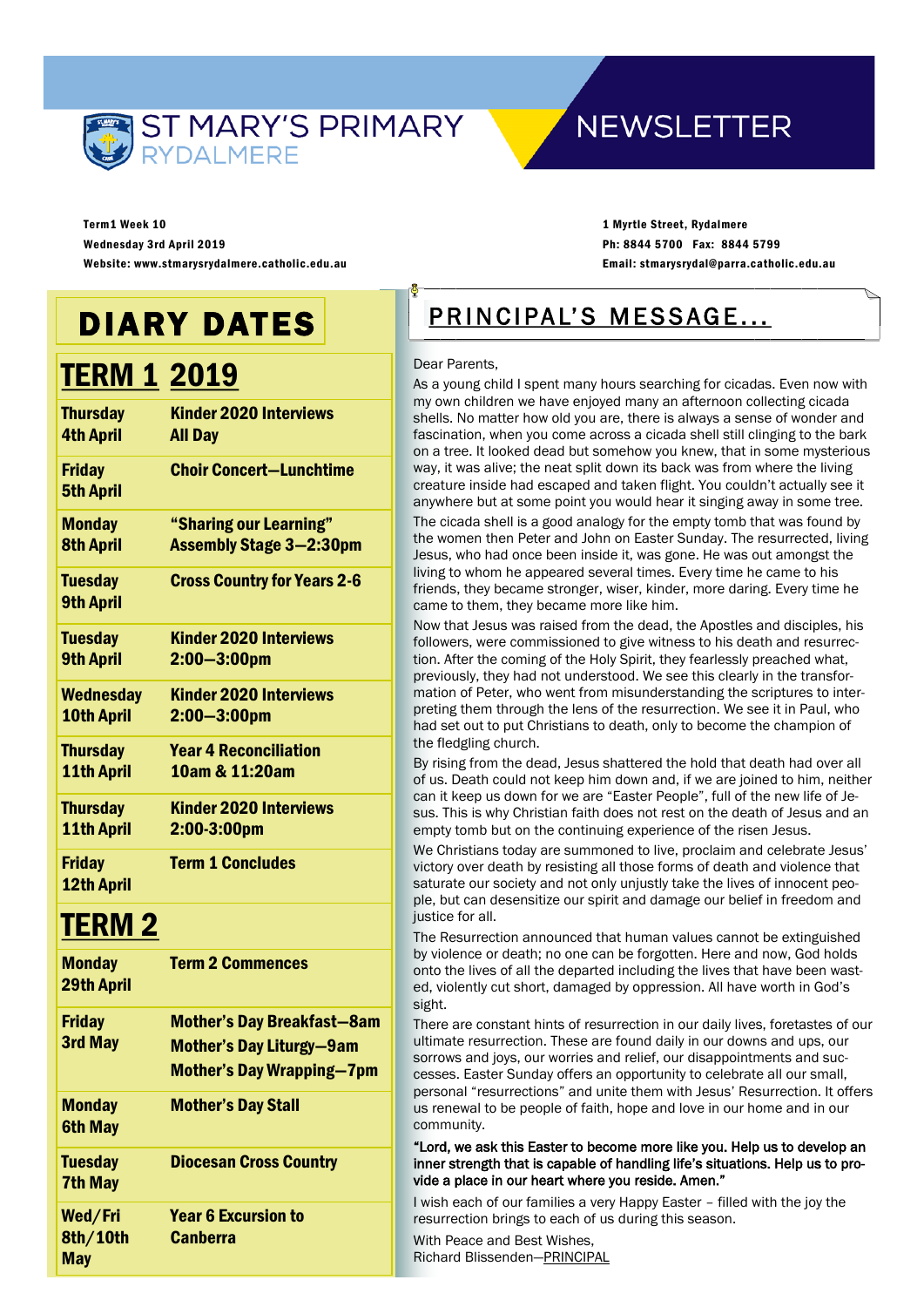# I M P  $\overline{O}$ R T A N T I N F O R M A T I O N

## KINDERGARTEN ENROLMENTS FOR 2020

Interviews for Kindergarten 2020 are now almost complete with letters of offer due to be mailed out very soon. Families with a younger sibling due to commence school in 2020 must contact the school office this week if you have not lodged an enrolment application and booked an interview time.

### LIBRARY NEWS

As you know, every year we purchase new and exciting books for the children to borrow from the Library. We are now looking for parents to help cover these new books. If you are able to volunteer your time to help out, please see Lia in the Library on Monday, Tuesday or Wednesday. Your help with this is much appreciated.

### PARISH TRIVIA NIGHT SAVE THE DATE ….. SATURDAY 29TH JUNE 2019

Holy Name of Mary is having its second Trivia Night. Last year was a great success and we hope to have an even better night this year. Details for teams and registration will be announced closer to the date. This year there will be a Raffle and Silent Auction. ALL funds raised will go towards the building project. Donations for the Silent Auction and Raffle would be gratefully appreciated, ie: any boxed items (unwanted Christmas presents), bottles of wine, books, cafe/restaurant vouchers or Department Store vouchers etc. A box will be placed at the back of the Church during Mass on Saturday evenings and Sunday mornings or you can drop them at the Parish Office. You might like to attach a monetary value to your donation that we can put alongside the prize. Further information can be obtained by contacting Allison Markarian 0411 013 032 or Cathy Saad 0408 669 138.

## SCHOOL FEES

The first School Fee invoice for 2019 should now have been paid or a payment plan entered into. Any queries regarding payment or setting up a payment plan should be directed to Susan in the school office.

|          | BIRTHDAY<br><u>CELEBRATIONS</u>               |  |
|----------|-----------------------------------------------|--|
| April 1  | Eddie A                                       |  |
| April 4  | Serena K                                      |  |
|          | Giorgia T                                     |  |
| April 6  | Kimiko C                                      |  |
|          | Michael K                                     |  |
| April 9  | Adeline T                                     |  |
|          | Roseline H                                    |  |
| April 10 | Sophie C<br>Ava A                             |  |
| April 13 | Andriana S                                    |  |
| April 16 | Veer D                                        |  |
| April 17 | Dominic H                                     |  |
| April 19 | Lucinda B                                     |  |
| April 23 | Rayn G                                        |  |
|          | Jordan W                                      |  |
|          | Elizabeth S                                   |  |
| April 24 | Jack L                                        |  |
| April 26 | Finn N                                        |  |
| April 27 | Amelia M                                      |  |
| April 30 | Matthew O<br>Ana O                            |  |
| May 1    | Emma A                                        |  |
| May 2    | Joseph L                                      |  |
| May 3    | Claudia A                                     |  |
|          | Ellen W                                       |  |
|          | Ahmani Y                                      |  |
|          | Xianjin B                                     |  |
| May 4    | Aurelia R                                     |  |
| May 5    | Isabelle C                                    |  |
|          | Siena C                                       |  |
| May 7    | Kira M                                        |  |
|          | We would like to wish all of these children a |  |

*very happy birthday!!*

# YEAR 6 EXCURSION TO CANBERRA..

Students from our school will soon be undertaking an education tour of the national capital. Students will be given the opportunity to participate in a variety of educational programs with a focus on Australia's history, culture, heritage and democracy. The Australian Government recognises the importance of all young Australians being able to visit the national capital as part of their Civics and Citizenship education. To assist families in meeting the cost of the excursion the Australian Government is contributing funding of \$20 per student under the Parliament and Civics Education Rebate program towards those costs. The rebate is paid directly to the school upon completion of the excursion.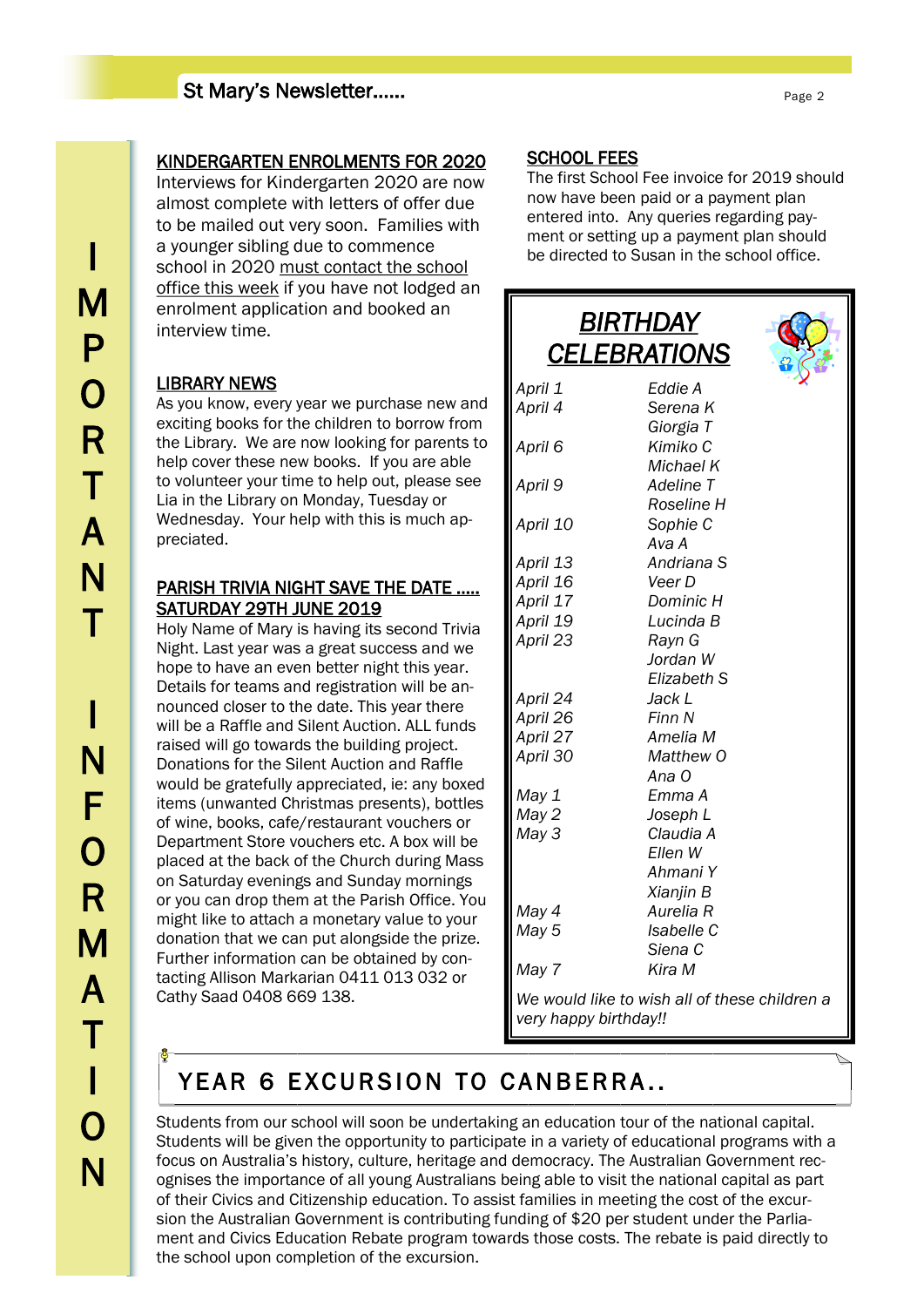# FROM MR BLISSENDEN...

## **ATTENDANCE**

Our overall attendance rate remains *very high – currently at 94%.* Thank you for your efforts in having your child at school, ready for learning, every school day. An area of focus for the coming fortnight is *'Be On Time For 10 To 9'*.

## IS IT ….?

Over the past week I had an interesting conversation with one parent where we talked about what she thought was a 'bullying incident'. On reflection it turned out that their child's friend had been "mean" to her child but that it did not really fall into the category of bullying as the incident had been a 'once off'. We talked about strategies her child could use when these situations arise. I then found this graphic a day later which can help in determining if an incident is 'not nice', 'mean' or the more serious 'bullying'.

Following our very *successful Harmony Day and Antibullying work* I thought it worth sharing what staff do in line with our policies in this area to respond to issues as they arise. Often a lot of time is spent (sometimes many hours) working with students as issues arise to ascertain what actually happened, what steps the child could take to solve the situation themselves and finally implementing consequences for students who have been found to have done the wrong thing. Additionally, all staff record incidents in the playground so we can track and monitor when and where situations are happening and if the same students are involved. Students have access to 'bullying forms', which are used to in-



form staff of incidents, and these are followed up by a member of the Leadership Team. Parents are kept informed by teachers if incidents arise and all classes work through programmes to develop their social skills.

### TEACHERS ARE LEARNERS TOO

It has been an extremely busy fortnight for professional learning for our staff. In the past week our Kinder, Year 1 and Year 2 teachers have continued their Professional Learning in 'Challenging Mathematical Tasks'. Mr Blissenden attended, with the team, a full professional learning day last week and the team participated in some on-site and off-site learning as well. Mrs Gosper attended her continuing professional learning for Reading Recovery and Mrs Gierek attended a day for Religious Education Co-ordinators. Miss Boulos attended a day on the new PDPHE Syllabus to be implemented in 2020 and Mrs McFarlane and Miss Menday attended a full day's professional learning to integrate Catholic Values across the curriculum. In the past fortnight the whole staff also completed in the biennial 'Work, Health and Safety' training.

### CONGRATULATIONS

Recently I attended the Catholic Education, Diocese of Parramatta's Staff Recognition Awards Evening where Mrs Morgan and Mrs Waterhouse were recognised for their long-standing service to Catholic Education. Congratulations to them both.

#### HAIR COLOUR AND STYLES

We would ask that particular attention is made to the uniform policy with regard to 'no colouring of hair' and no steps etc – haircuts should be blended and without very long and very short sections. Thank you for your attention to this important matter.